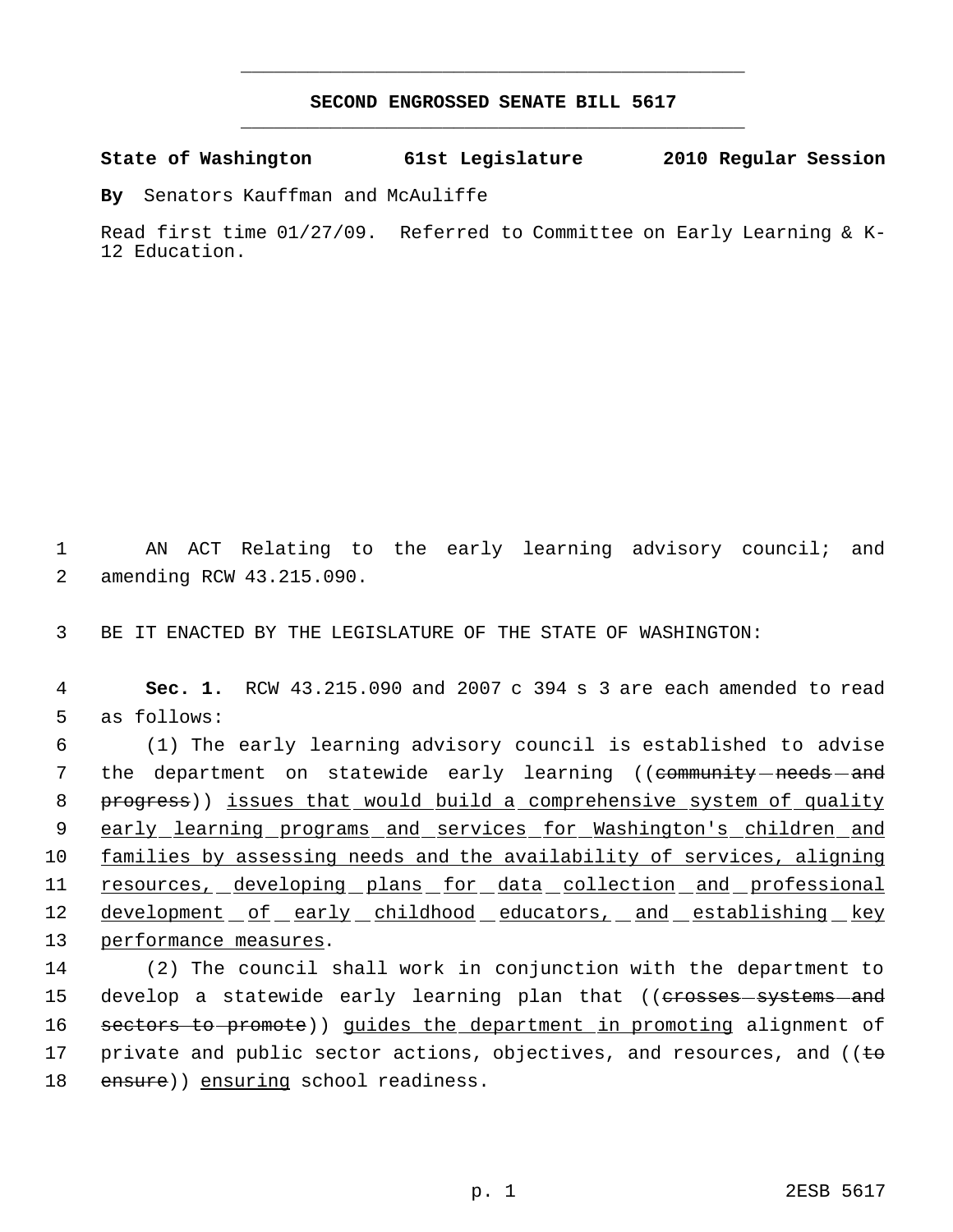(3) The council shall include diverse, statewide representation from public, nonprofit, and for-profit entities. Its membership shall reflect regional, racial, and cultural diversity to adequately represent the needs of all children and families in the state.

 (4) Councilmembers shall serve two-year terms. However, to stagger the terms of the council, the initial appointments for twelve of the members shall be for one year. Once the initial one-year to two-year terms expire, all subsequent terms shall be for two years, with the terms expiring on June 30th of the applicable year. The terms shall be staggered in such a way that, where possible, the terms of members representing a specific group do not expire simultaneously.

12 (5) The council shall consist of not more than ((twenty-five)) 13 twenty-three members, as follows:

 (a) The governor shall appoint at least one representative from each of the following: The department, the office of financial management, the department of social and health services, the department of health, the higher education coordinating board, and the state board for community and technical colleges;

 (b) One representative from the office of the superintendent of public instruction, to be appointed by the superintendent of public instruction;

22 (c) The governor shall appoint ((at least)) seven leaders in early childhood education, with at least one representative with experience 24 or expertise in each of the  $\frac{1}{2}$  areas such as the following (( $\frac{1}{2}$ ): Children with disabilities, the K-12 system, family day care providers, and child care centers;

 (d) Two members of the house of representatives, one from each caucus, and two members of the senate, one from each caucus, to be appointed by the speaker of the house of representatives and the president of the senate, respectively;

 (e) Two parents, one of whom serves on the department's parent advisory council, to be appointed by the governor;

33 (f) ((Two)) One representative((s)) of the private-public partnership created in RCW 43.215.070, to be appointed by the partnership board;

 (g) One representative designated by sovereign tribal governments; and